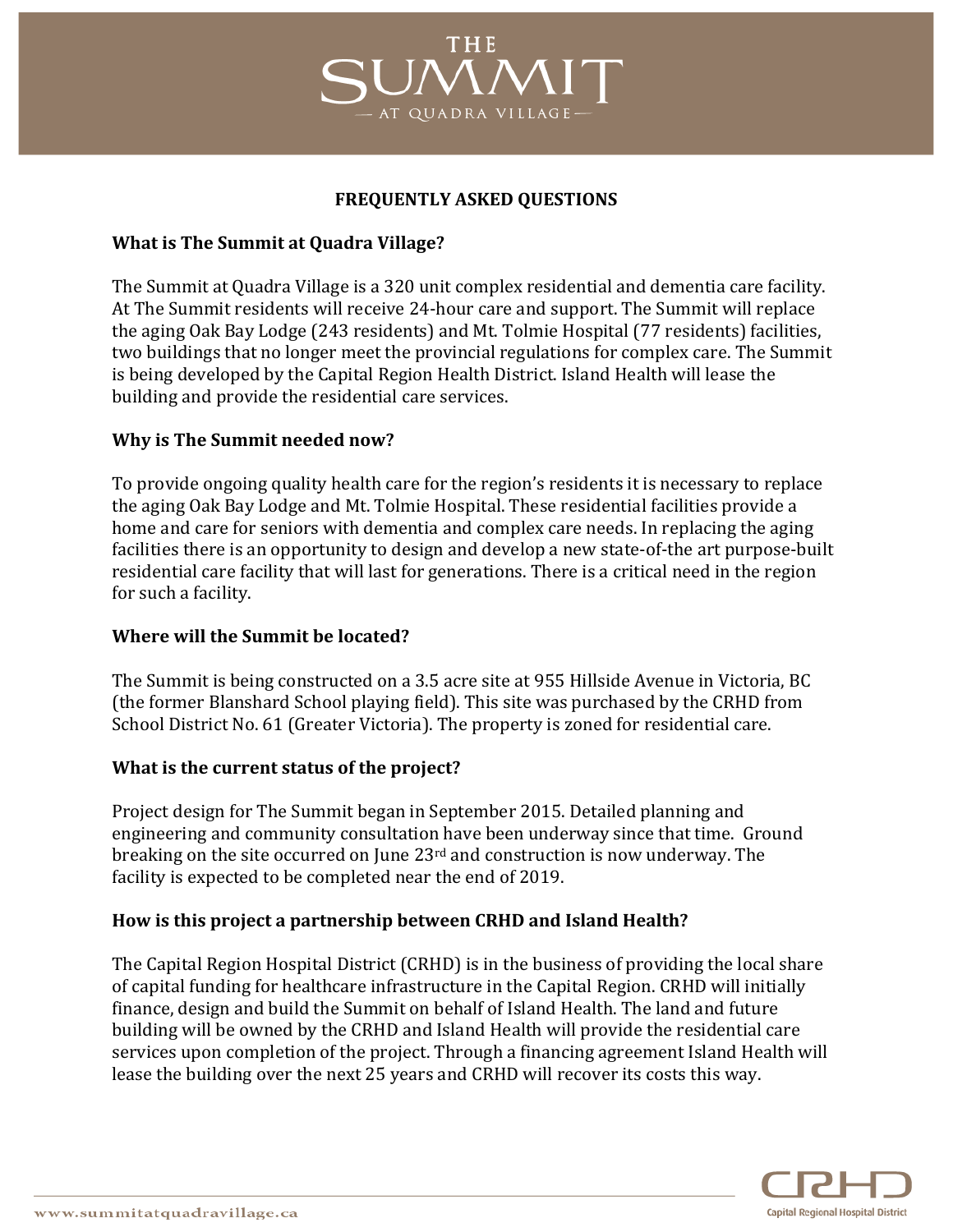

#### How much will the project cost?

The estimated costs for developing and constructing the new residential care facility is \$86 million.!

## **What kind of community consultation has occurred for this project?**

Community engagement took place during the design of the facility in 2015 and 2016. Engagement included two open houses and two design workshops that were lead by the project architects and held with community members and project staff. Each design workshop included a public survey element for those unable to attend. The project team has also had a booth at the Quadra Village Day over the last three years to keep residents informed about the project, presented at the Quadra Community Association executive meetings, met with the youth groups of the Quadra Community Centre and shared information through regular e-newsletters, the project website, fact sheets and in-person community meetings.

## What is being done about parking, traffic noise and construction impacts while the **project is being built?**

Project representatives worked with and gathered input from local residents who will be most affected by the construction. While it is reasonable to expect there will be some noise and impact, the project team worked with the community to minimize these impacts and address traffic management plans, provide parking on the site and minimize noise where possible. We are also keeping local residents informed at every stage of the project so they can be prepared for impacts.

## Did the community have any say in the design of the project?

Community members were invited to meet with planners and architects during the design phase for the project. They were able to provide input on a number of design alternatives and in the development of exterior common and shared spaces.

## Will community seniors be able to use the new facility?

The Summit will primarily serve as a residential care facility for seniors with dementia or complex care needs. Island Health will be responsible for the facility's operations. They will offer services to the community through seniors' day programs.